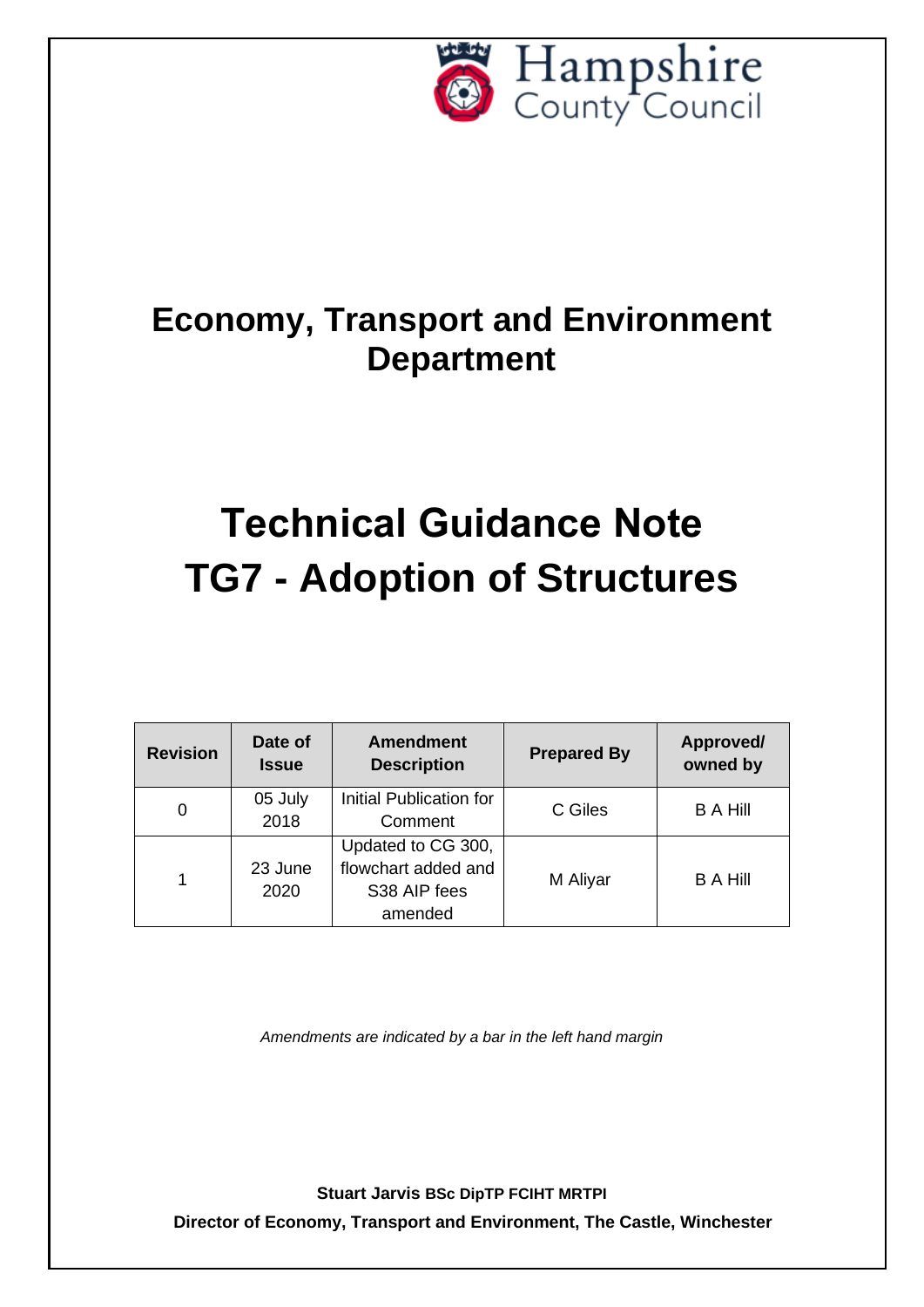

### **CONTENTS**

| 1.           |      |                                                                                   |  |
|--------------|------|-----------------------------------------------------------------------------------|--|
| 2.           |      |                                                                                   |  |
| 3.           |      |                                                                                   |  |
|              | 3.1. |                                                                                   |  |
|              | 3.2. |                                                                                   |  |
|              |      |                                                                                   |  |
|              |      |                                                                                   |  |
|              | 3.3. |                                                                                   |  |
|              |      |                                                                                   |  |
|              |      |                                                                                   |  |
|              |      |                                                                                   |  |
|              |      |                                                                                   |  |
|              | 3.4. |                                                                                   |  |
|              |      |                                                                                   |  |
|              |      |                                                                                   |  |
|              |      |                                                                                   |  |
|              |      |                                                                                   |  |
|              | 3.5. |                                                                                   |  |
|              |      |                                                                                   |  |
|              |      |                                                                                   |  |
| $\mathbf{4}$ |      |                                                                                   |  |
|              | 4.1. |                                                                                   |  |
|              | 4.2. | Structures supporting the Highway but not being adopted as a Highway Structure  9 |  |
| 5.           |      |                                                                                   |  |
| 6.           |      |                                                                                   |  |
|              |      |                                                                                   |  |
|              |      | <b>Appendix A - Structures Technical Approval Process Flowchart 12</b>            |  |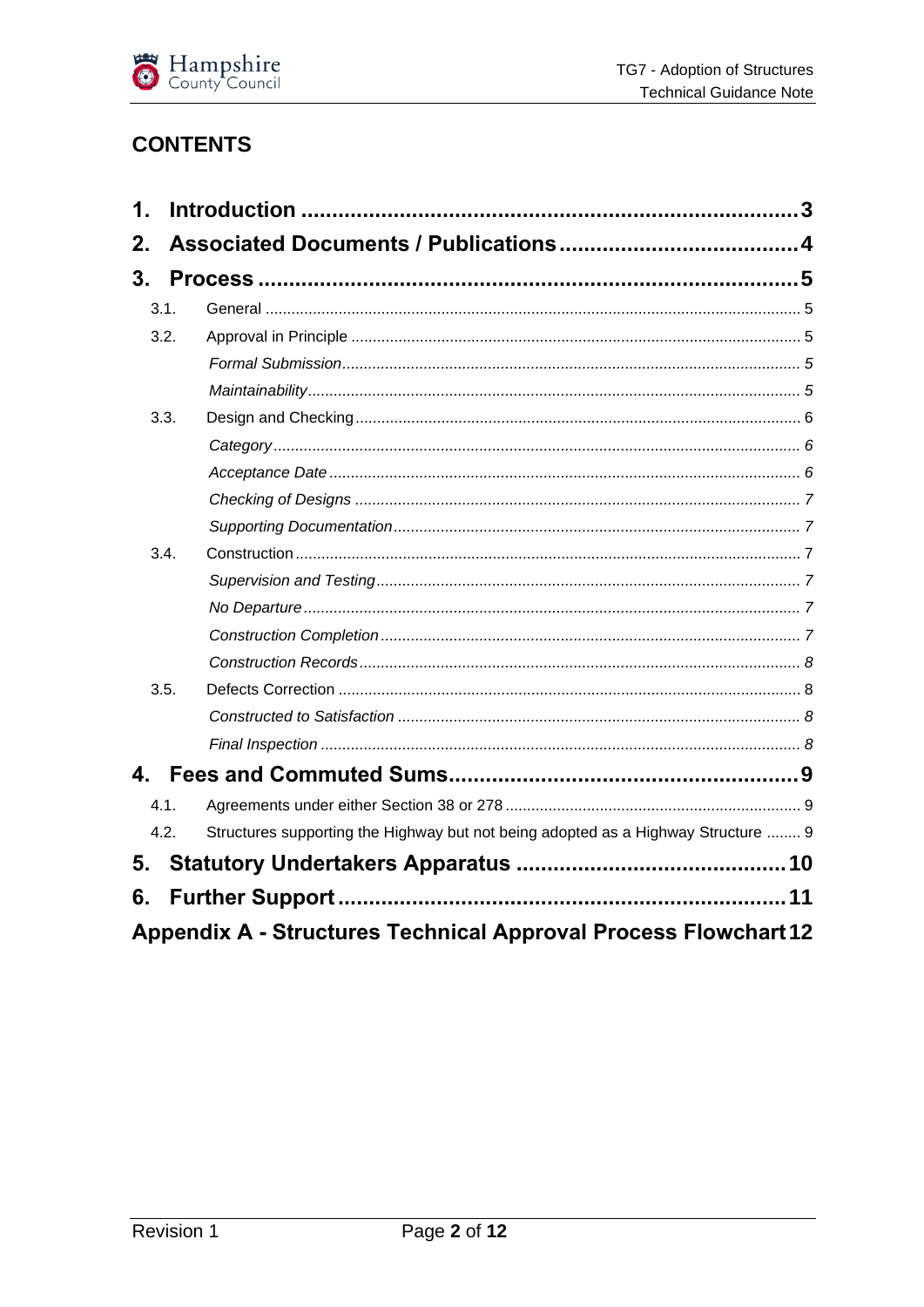## <span id="page-2-0"></span>**1. Introduction**

- 1.1 Hampshire County Council (HCC), as the Highway Authority, is responsible for the approval of all structures which are constructed over, under, within or provide engineered support to the public highway.
- 1.2 This guidance applies to structures which form part of S38 works, S278 works or in-house highway schemes. The process shall also be followed for private structures built under licence or structures that are outside the highway boundary where the design, construction, maintenance or demolition of the structure may affect the highway, a highway structure or the safety of a highway user.
- 1.3 These structures are generally considered to be development for the purposes of the Planning Acts and it is therefore vital that the local planning authority is fully involved in any discussions and negotiations on design. Appearance and choice of materials should be in keeping with the character of the locality.
- 1.4 Where the term "Developer" is used within this document, this shall be;
	- the Developer identified in the S278 and/or S38 agreement, or
	- the Developer undertaking the private works which affect the highway, or
	- the HCC scheme Project Manager for internal HCC schemes.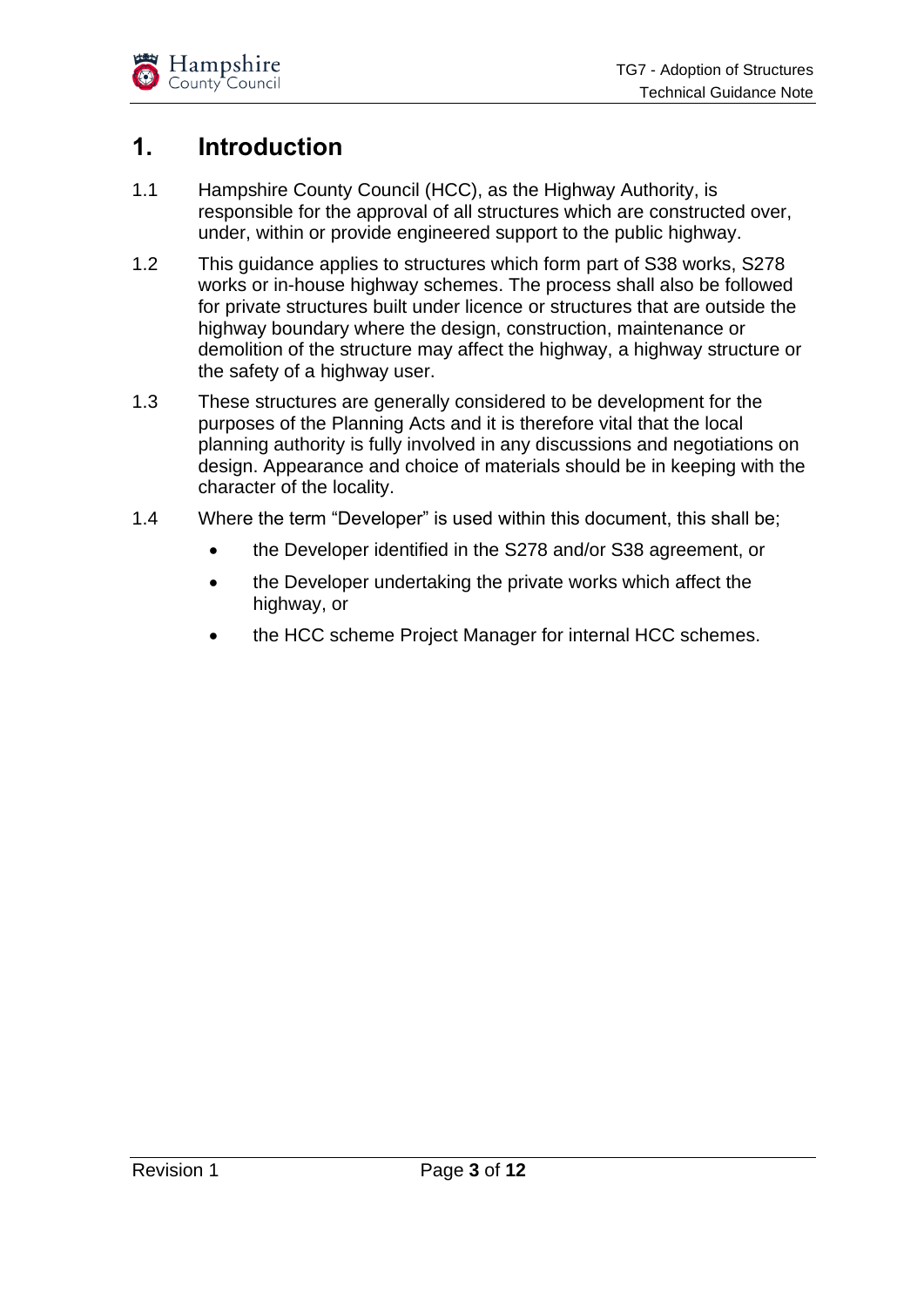

## <span id="page-3-0"></span>**2. Associated Documents / Publications**

Hampshire County Council's Technical Guidance Notes (TG's) CG 300 Technical Approval of Highways Structures (DMRB) New Roads and Streetworks Act 1991 (NRSWA) CDM Regulations 2015 CDM Regulations 2015 – Guidance on Regulation HSE L153 – Managing Health and Safety in Construction Traffic Management Act 2004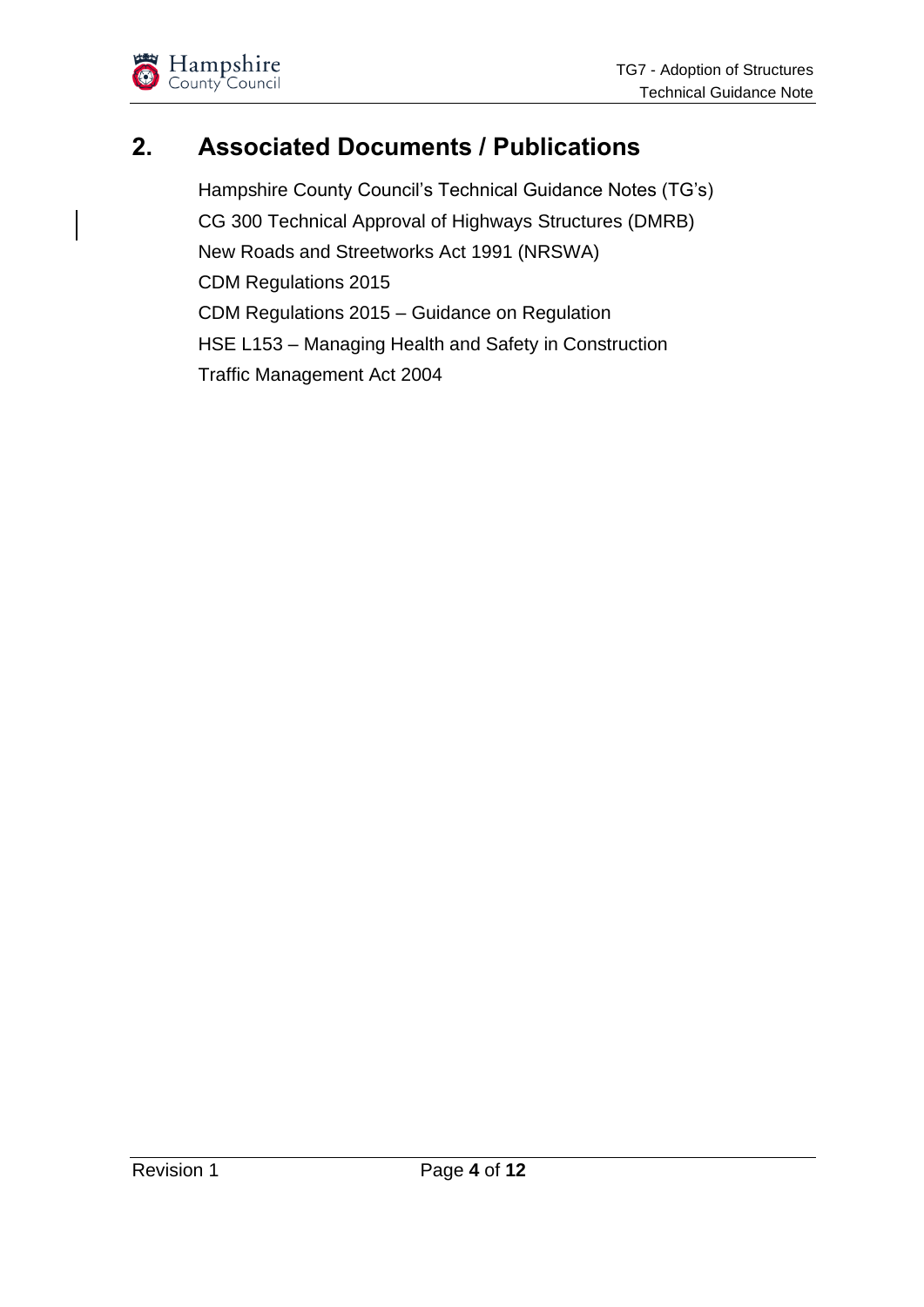

## <span id="page-4-0"></span>**3. Process**

#### <span id="page-4-1"></span>**3.1. General**

- 3.1.1. Hampshire County Council's Technical Guidance Notes describe the policy of Hampshire County Council, as Highway Authority, regarding the design and construction of infrastructure which is to be adopted for maintenance.
- 3.1.2. The policy requires that the Director of Economy, Transport & Environment, (ETE) acting as the Technical Approval Authority (TAA), approves proposals for structures put forward by Developers. In order to gain approval a Developer must comply with a 'Technical Approval Procedure' as set out by the Department of Transport in their Design Manual for Roads and Bridges (DMRB) document CG 300.

<http://www.standardsforhighways.co.uk/ha/standards/dmrb/>

#### <span id="page-4-2"></span>**3.2. Approval in Principle**

#### <span id="page-4-3"></span>*Formal Submission*

- 3.2.1 A formal submission, known as the AIP (Approval in Principle), setting out the principles and standards, must be made to the Chief Engineer Structures (who will act on behalf of the Director of ETE). The Developer is strongly advised to discuss their preliminary proposals with the Chief Engineer Structures, before making the formal submission. The submission will indicate who will be responsible for the design; these persons or organisations should be experienced in the design of highway structures and will be subject to the consent of the Chief Engineer Structures. The design check will normally be carried out by the Chief Engineer Structures for Category 1, 2 and 3 structures but, at his discretion, may be allowed to be undertaken by the Developer's Consultant.
- 3.2.2 Once agreed, the Approval in Principle will be signed off by the Chief Engineer Structures on behalf of the Director of ETE and a copy of the endorsed AIP sent to the Developer.

#### *Maintainability*

- <span id="page-4-4"></span>3.2.3 In the design of the structure, particular attention must be paid to:
	- a) the maintainability of the structure.
	- b) safe access for periodic inspection and maintenance.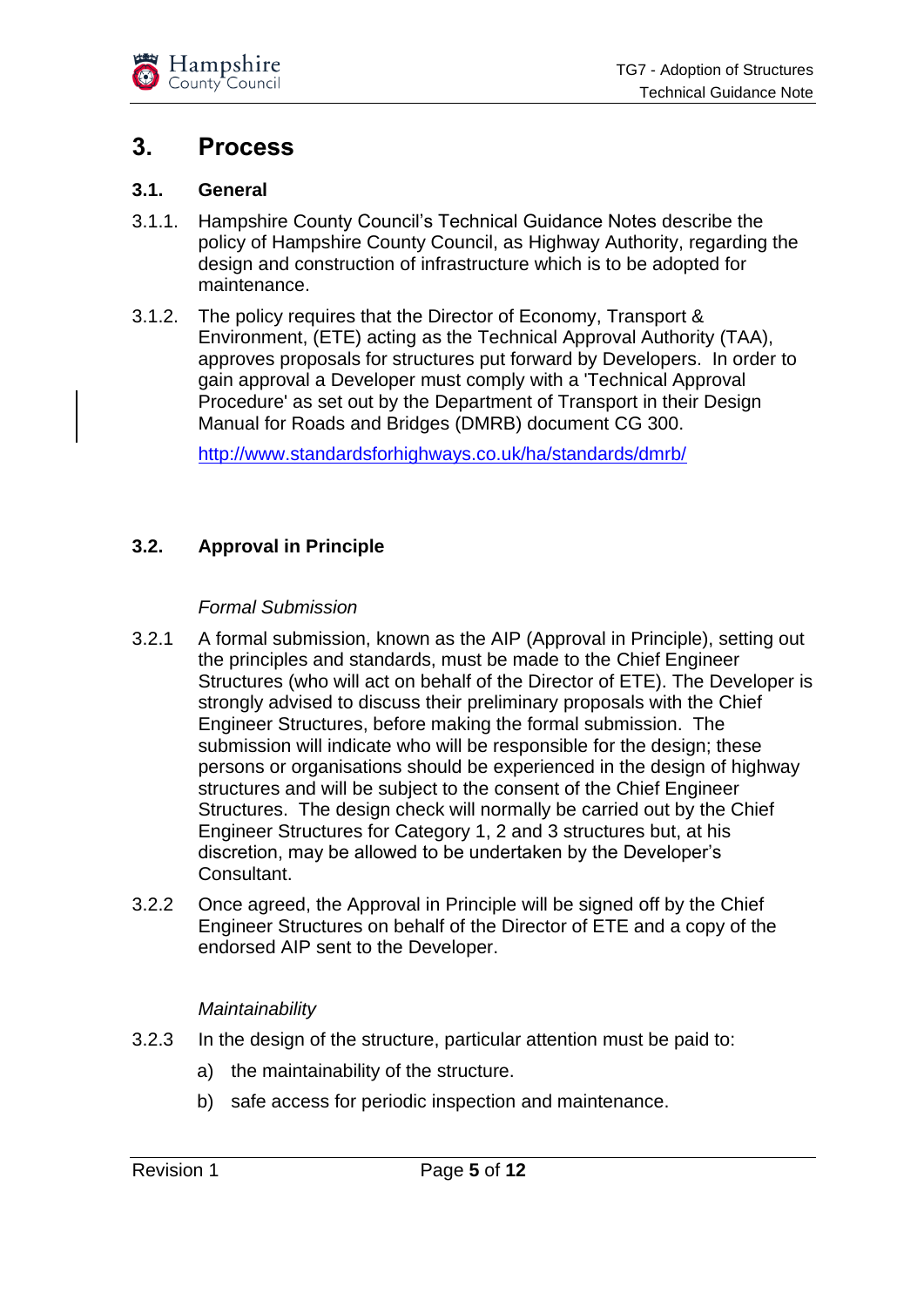

This is a requirement of the Construction (Design and Management) Regulations to minimise health and safety risk for maintenance operations.

- 3.2.4 Long culverts (in excess of 20 metres length) and/or low headroom (less than 1.8 metres above invert, which could become classified as a confined space, shall be avoided (to avoid the health and safety risks associated with confined spaces).
- 3.2.5 To enable access for future inspection and maintenance, the Developer shall ensure that an easement of 2 metres minimum width is provided, in addition to the structural footprint to each structure.



#### <span id="page-5-0"></span>**3.3. Design and Checking**

#### *Category*

- <span id="page-5-1"></span>3.3.1 The category of the structure will be confirmed by the TAA prior to the proposal being Approved in Principle. These categories are graded from 0 to 3 depending on complexity of the structure as defined in CG 300.
- 3.3.2 Where doubt on Category exists e.g. if a departure from Standards is proposed which may result in a more complex structure, the Consultant should refer to the Chief Engineer Structures for guidance.

#### *Acceptance Date*

<span id="page-5-2"></span>3.3.3 All structures starting construction must have an AIP with an acceptance date **not more than 3 years old**. If a structure has a date of acceptance greater than 3 years old, it must be re-submitted to the TAA **prior to construction** in order that the TAA may agree that updating or any other amendment is not required. The TAA's agreement or otherwise that the AIP is still acceptable must be recorded and dated at the end of the AIP.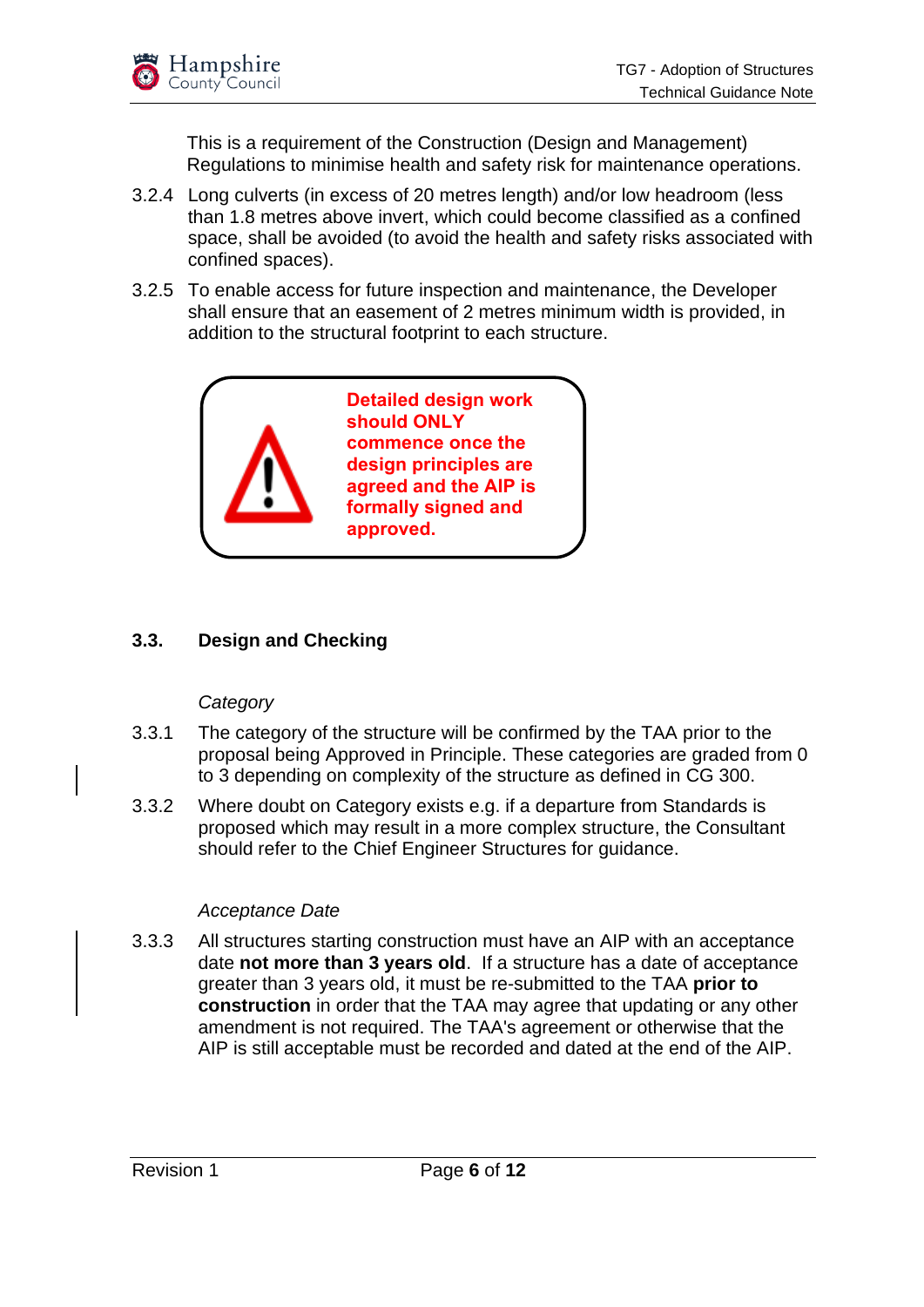

#### *Checking of Designs*

<span id="page-6-0"></span>3.3.4 Designs and Contract Drawings together with bar bending schedules must be checked as specified in CG 300 for the relevant category.

#### *Supporting Documentation*

- <span id="page-6-1"></span>3.3.5 Once the design has been completed and independently checked the detailed drawings, specifications, calculations and 2 copies of the Design and Check Certificates with original signatures shall be submitted to the Chief Engineer Structures for acceptance. Design and Check Certificates shall follow the format set out in the Appendices to CG 300 and list the unique numbers and revisions of all drawings and bar bending schedules. Countersigned copies of the Certificates will be returned to the Developer as acceptance.
- 3.3.6 It is strongly recommended that construction is not commenced until countersigned certificates have been received by the Developer and, in the case of a private structure; a licence agreement has been completed. At least two weeks' notice of commencement of construction shall be given to the Chief Engineer Structures.

#### <span id="page-6-2"></span>**3.4. Construction**

#### <span id="page-6-3"></span>*Supervision and Testing*

3.4.1 During construction the Developer shall supervise the works and shall carry out any necessary testing of materials by an UKAS Accredited Laboratory. All supervision and testing shall be paid for by the Developer. In addition, the Chief Engineer Structures may carry out such inspections as are considered appropriate and any defects or short comings found during inspections shall be made good by the Developer at their cost.

#### *No Departure*

<span id="page-6-4"></span>3.4.2 There shall be no departure from the certified design drawings without the prior consent of the Chief Engineer Structures who may in any case require significant changes to be subjected to the full Technical Approval procedure; i.e. revised Approval in Principle and new Design and Check Certificates.

#### *Construction Completion*

<span id="page-6-5"></span>3.4.3 On completion of the structure the Health and Safety File, including one copy of the "As Constructed" records comprising drawings and a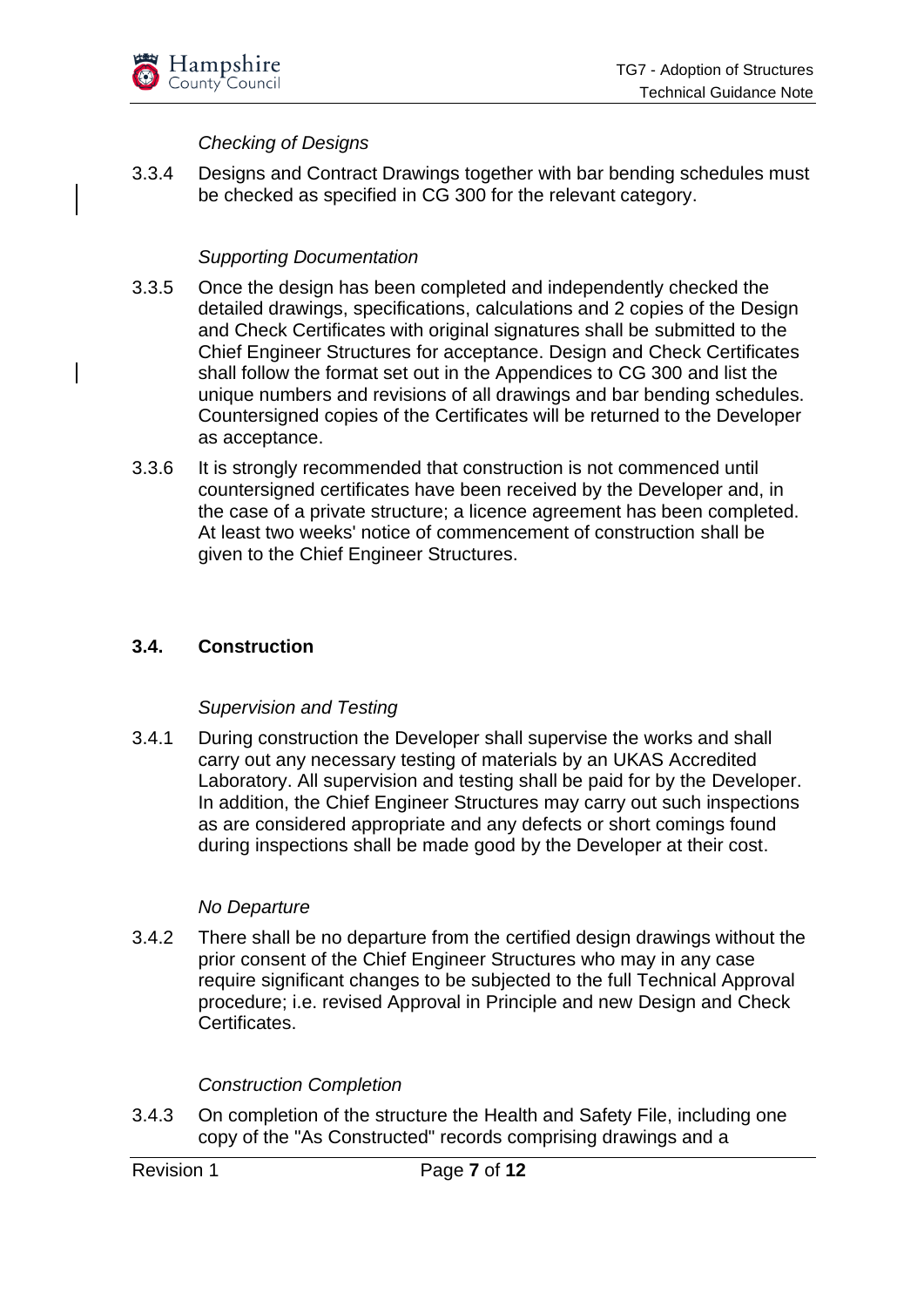

maintenance report, together with one copy of the final calculations, shall be sent to the Chief Engineer Structures. Additionally, a Certificate of Construction Compliance with original signatures shall be submitted confirming that the structure has been built in accordance with the agreed drawings and specifications. This Certificate shall follow the format set out in the Appendices to CG 300 and list the unique numbers of all "As Constructed" drawings and bar bending schedules. The specific requirements and formats for "As Constructed" records will be supplied, on request, when construction is commenced. The requirements for other information to be included within the Health and Safety File is included in Appendix 4 of "Managing Health and Safety in Construction" CDM Regulations 2015 Guidance on Regulations. Refer also to Technical Guidance Note TG24 – Scheme Handover.

#### *Construction Records*

<span id="page-7-0"></span>3.4.4 The "As Constructed" records shall be provided to the TAA within four weeks of the substantial completion date (as agreed with the TAA) of that structure and not the scheme as a whole. Prior to the issue of either a Substantial or full Certificate of Construction Completion, the Works shall be offered to the Chief Engineer Structures for compliance checks.

#### <span id="page-7-1"></span>**3.5. Defects Correction**

#### *Constructed to Satisfaction*

<span id="page-7-2"></span>3.5.1 When the Chief Engineer Structures has agreed that the structure has been constructed to his/her satisfaction the Developer will be informed of the commencement of the 12 month defects correction period.

#### *Final Inspection*

<span id="page-7-3"></span>3.5.2 Immediately prior to the end of the defects correction period, the Developer will arrange for a final inspection with the Council. Any remaining defects requiring action by the Developer will be identified at that time; remedials to be carried out at the Developer's expense.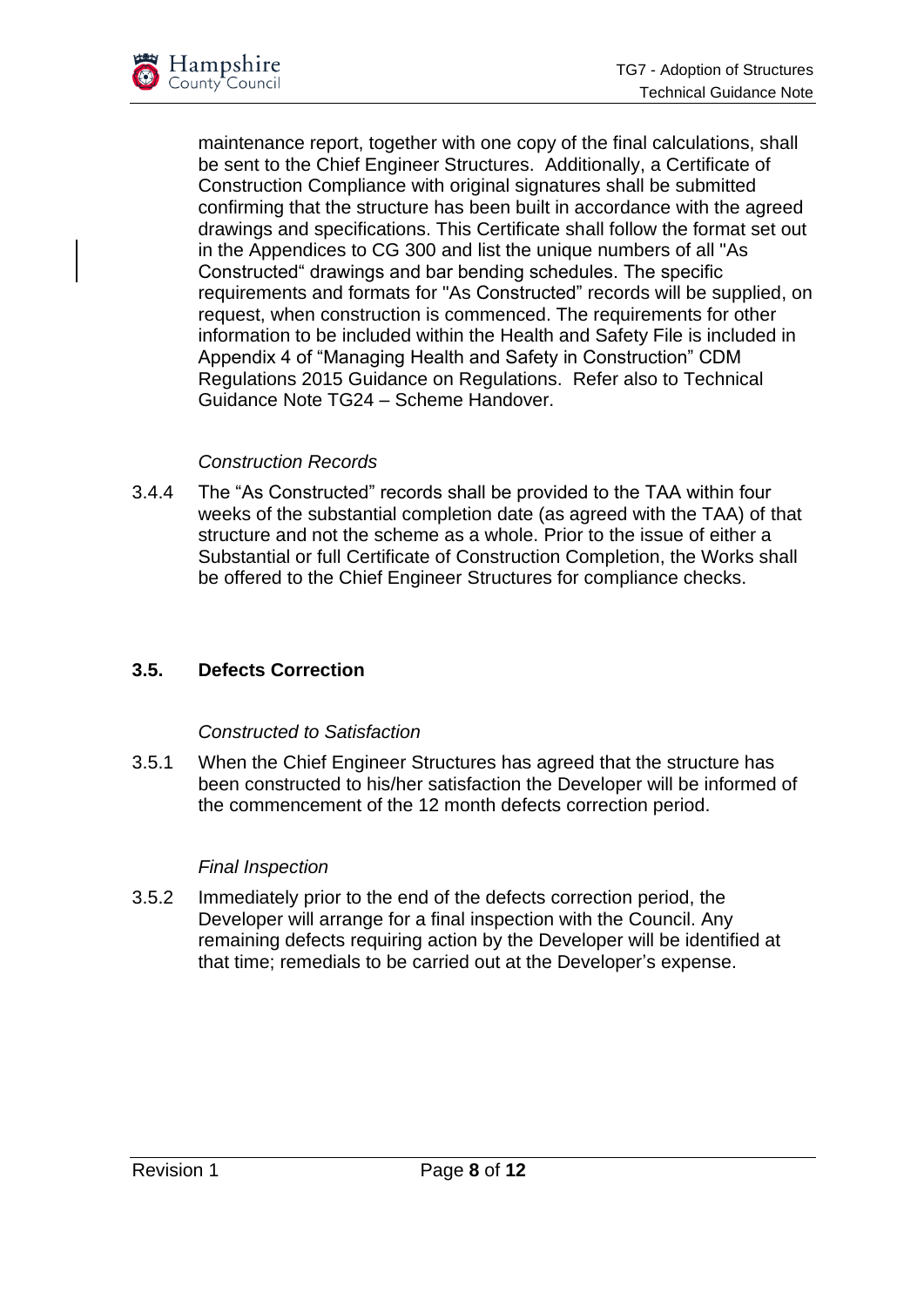

## <span id="page-8-0"></span>**4. Fees and Commuted Sums**

#### <span id="page-8-1"></span>**4.1. Agreements under either Section 38 or 278**

- 4.1.1 The initial approach, following the granting of planning permission, will be to the Highway Development Agreements Design Audit Team. If the development includes a structure, the Design Audit Team will refer the application to the Chief Engineer Structures who will decide whether Technical Approval procedures have to be followed.
- 4.1.2 Where Technical Approval is required, the Developer will pay the County Council for all costs associated with the approval process including administration, AIP review, design & check review and inspection/snagging of the Works.
	- a) For S278 schemes, the associated fees will be included within the overall S278 Design Audit and Inspection fees.
	- b) For S38 schemes, the associated fees will be included within the overall 11% fixed S38 Design Audit and Inspection fees.
- 4.1.3 If the structure is to be adopted, a commuted sum to cover future maintenance and replacement, will be payable prior to adoption [\(Refer to](https://www.hants.gov.uk/transport/developers/commuted-sums)  [the Commuted Sum Policy\)](https://www.hants.gov.uk/transport/developers/commuted-sums). The commuted sum calculation of HCC's will be based upon the principles of the "ADEPT" guidance.

[http://adeptnet.org.uk/sites/default/files/ADEPT%20Bridges%20Group%20](http://adeptnet.org.uk/sites/default/files/ADEPT%20Bridges%20Group%20Commuted%20Sums%20guidance%202016.pdf) [Commuted%20Sums%20guidance%202016.pdf](http://adeptnet.org.uk/sites/default/files/ADEPT%20Bridges%20Group%20Commuted%20Sums%20guidance%202016.pdf)

- 4.1.4 Agreement under either Section 38 or 278 cannot be drawn up for a structure until the Developer has returned to HCC a countersigned copy of the AIP.
- 4.1.5 When adoption is complete, the Design Audit Team Engineers will notify the Chief Engineer Structures so that the structure may be added to the Councils database and the inspection and maintenance regime commenced.

#### <span id="page-8-2"></span>**4.2. Structures supporting the Highway but not being adopted as a Highway Structure**

4.2.1. Where Technical Approval is required for structures supporting the Highway but not being adopted by the Highways Authority, the required fee for any single structure shall be time-charged or £1000, whichever is greater. The £1000 shall be lodged as a deposit prior to engagement. All outstanding fees shall be paid by the Developer/Owner on completion of the structure works, prior to the signing of the Construction Compliance Certificate.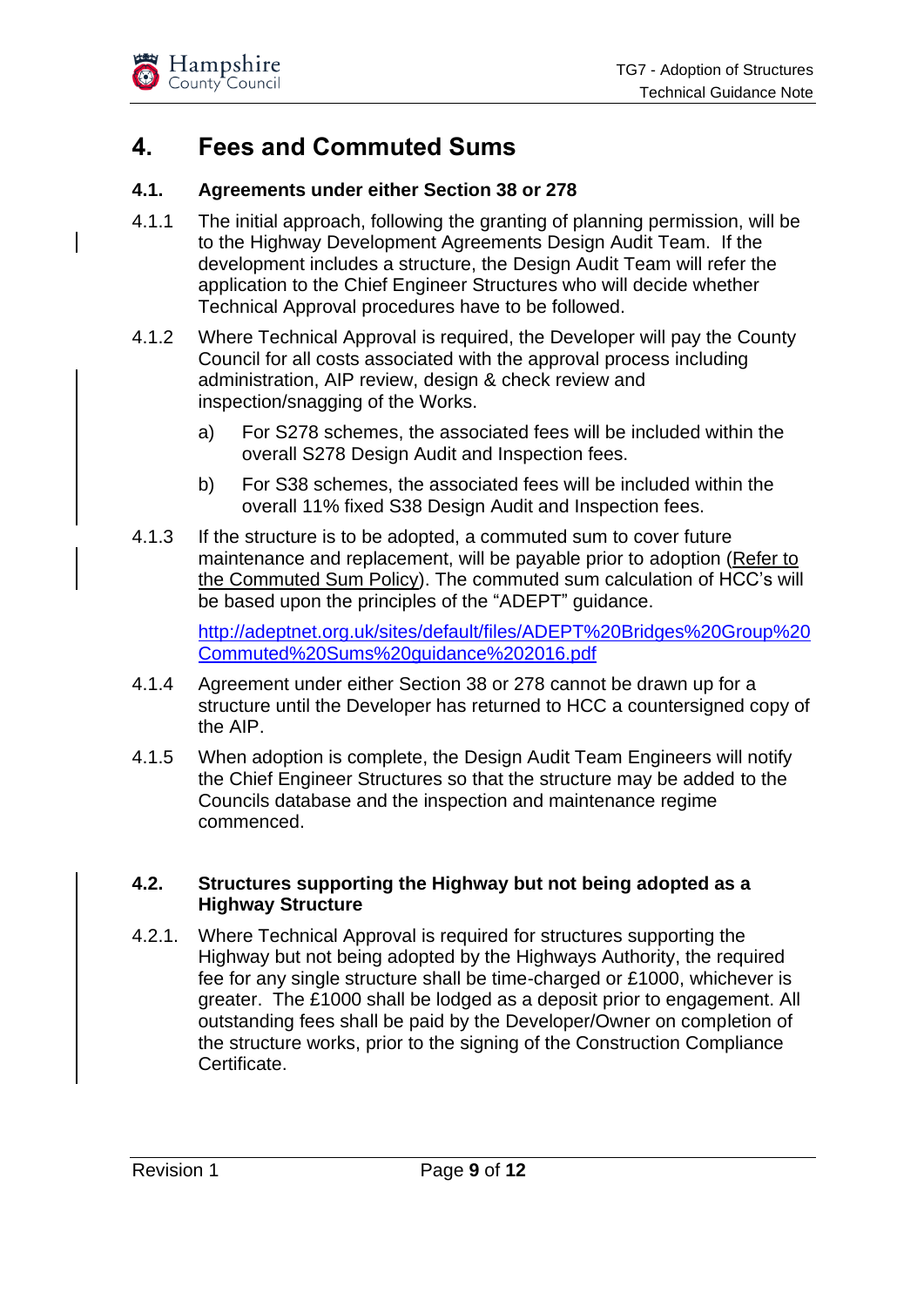

## <span id="page-9-0"></span>**5. Statutory Undertakers Apparatus**

- 5.1 Where Statutory Undertakers wish to place apparatus in bridges their powers are laid down in their respective enabling Acts.
- 5.2 Any proposals to place Statutory Undertaker's apparatus in highway structures shall be indicated in the AIP submission.
- 5.3 The Developer shall comply with the requirements of the New Roads and Streetworks Act 1991 (NRSWA) in all his dealings with Statutory Undertakers.
- 5.4 All consultations that are needed with other Statutory Authorities shall be carried out by the Developer direct.
- 5.5 Unless otherwise agreed with the Structures team, the Developer shall provide four 100mm internal diameter brown UPVC spare ducts in each verge/footway over any new structure. The ducts and their placement shall comply with MCHW – Vol1 – Series 500 – Drainage and Service Ducts and shall be provided with the appropriate draw cords, stoppers and terminations.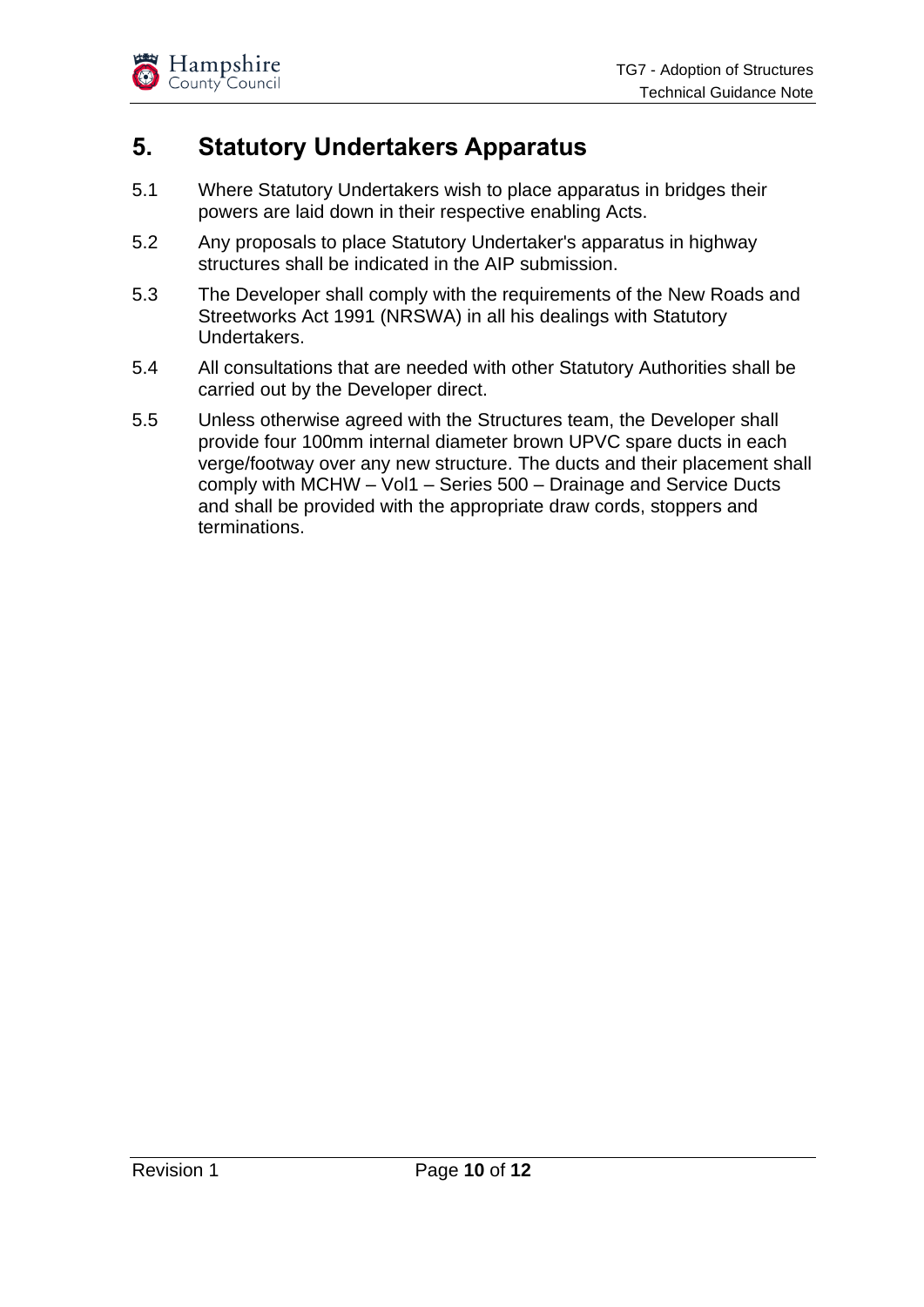## <span id="page-10-0"></span>**6. Further Support**

- 6.1 Should you have a specific query or feedback about any of the content of this Technical Guidance Note, please send an email to [Technical.Guidance@hants.gov.uk](mailto:Technical.Guidance@hants.gov.uk) with the start of the email title as "TG7  $-$  ....".
- 6.2 Should you have a query about applying this to your particular project, please contact:
	- the Design Check Engineer dealing with your S278 or S38 application (if you are a Developer or Developer's Consultant)
	- the Technical Guidance Note Specialist(s) (if you are a working within Hampshire County Council)